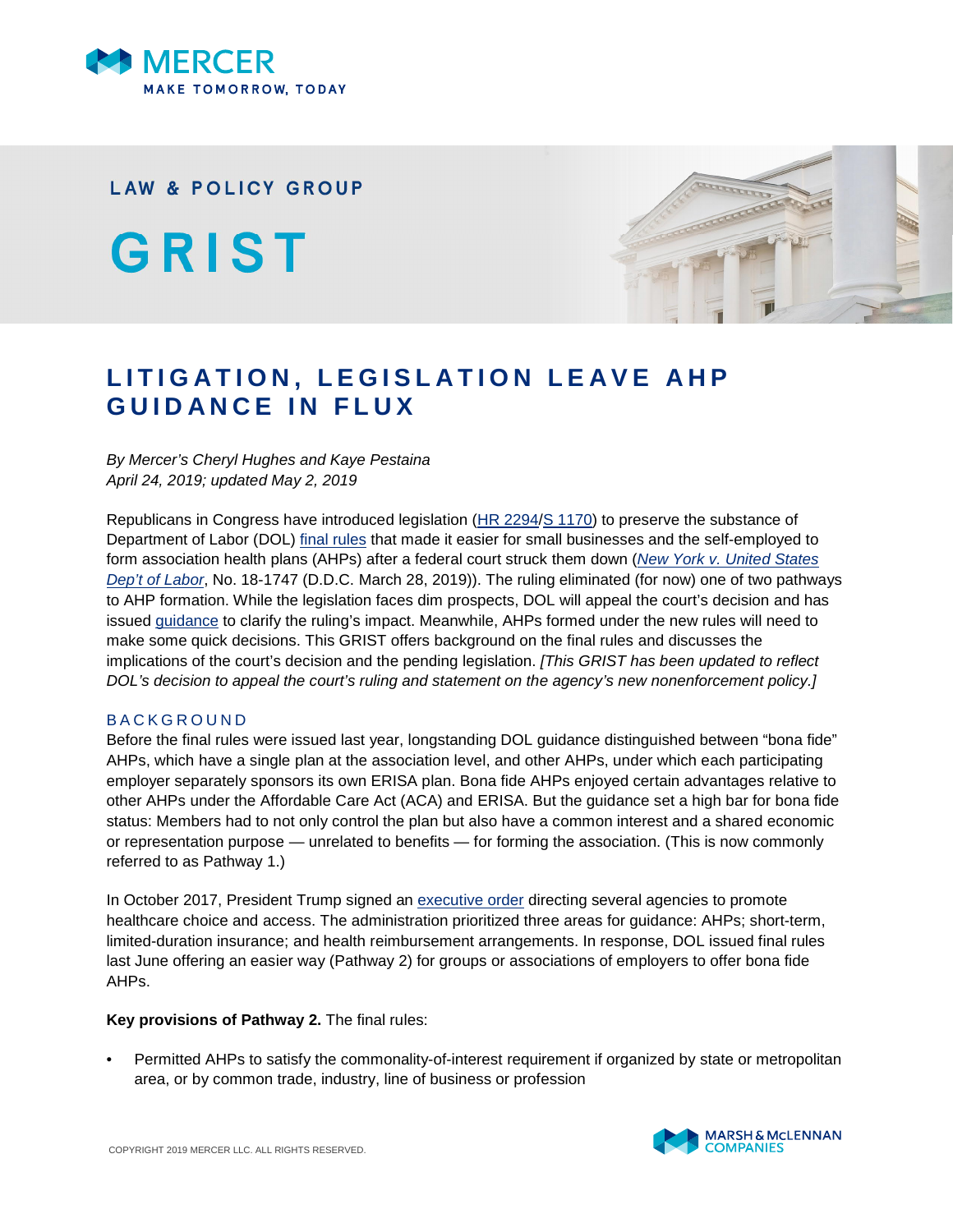- Required AHPs to be controlled by the employer members in both form and operation
- Allowed AHPs to exist primarily to provide health coverage but also required them to have an unrelated substantial business purpose, such as organizing conferences or educational opportunities
- Allowed working owners with no common law employees to participate in AHPs if they either averaged 20 hours per week or 80 hours per month, or earned at least the cost of their coverage
- Adopted modified nondiscrimination requirements under the Health Insurance Portability and Accountability Act (HIPAA) that:
	- Prohibit conditioning employer membership in an association based on a health factor
	- Require AHPs to prohibit discrimination on the basis of a health factor as to eligibility for benefits, and premiums or contributions
	- Prohibit AHPs from using experience rating to determine premium rates for a particular employer member on the basis of a health factor, but allows distinctions based on nonhealth factors (e.g., industry or geography)
	- Allow an AHP to pass through different premium charges to its members' employees based on nonhealth factors (e.g., full-time/part-time status and occupation)
	- Prohibit distinctions based on nonhealth factors used as a subterfuge for health status discrimination
- Confirmed that AHPs could take advantage of the options in the new rule or continue to follow earlier AHP guidance (Pathway 1)

# PATHWAY 2 OUT FOR NOW; PATHWAY 1 STILL AN OPTION

The court's ruling has closed down Pathway 2 for the time being. And while the proposed legislation would reverse that outcome, it's unlikely to pass anytime soon. Employers may still rely on previous guidance to form a bona fide AHP but should note that some states may have different or additional AHP mandates.

# **Court Ruling**

The court found that DOL had unreasonably expanded ERISA's definition of "employer." The rules were "intended and designed to end run the requirements of the ACA," the court said, by including groups without any real commonality of interest and working owners without employees, despite Congress's clear intent that ERISA cover benefits arising out of employment relationships. As a result, the court concluded, the bona fide association and working owner provisions of the rule — the provisions that permit Pathway 2 — had to be set aside.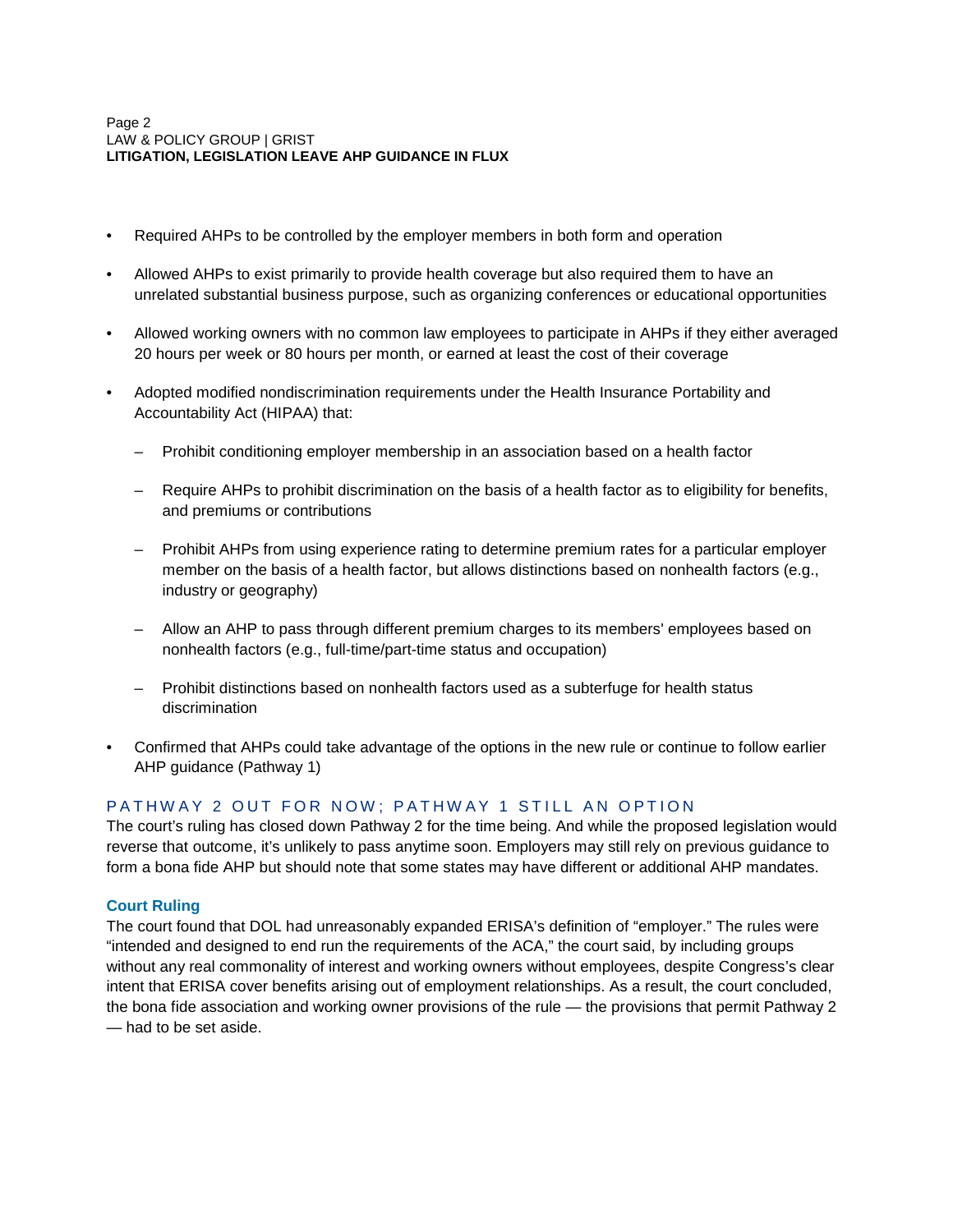#### Page 3 LAW & POLICY GROUP | GRIST **LITIGATION, LEGISLATION LEAVE AHP GUIDANCE IN FLUX**

Notably, the court preserved the nondiscrimination requirements that apply to Pathway 2 AHPs. While the requirements place restrictions on different premium rates based on health status, the court said, they don't limit which associations qualify as employers and therefore weren't central to the case.

#### **Nonenforcement Policy**

The decision leaves much uncertainty about the final rules in its wake, especially for the AHPs [already](https://www.associationhealthplans.com/reports/chamber-of-commerce-ahp/) [formed](https://www.associationhealthplans.com/reports/chamber-of-commerce-ahp/) under them. DOL recently issued [guidance](https://www.dol.gov/agencies/ebsa/laws-and-regulations/rules-and-regulations/completed-rulemaking/1210-AB85/ahp-statement-court-ruling) to provide some clarity. Employers participating in insured AHPs generally should maintain that coverage through the end of the plan year or, if later, the contract term. DOL and HHS won't pursue enforcement related to Pathway 2 AHPs for actions taken before the court's decision, as long as the AHPs relied in good faith on the final rules and pay health benefit claims as promised.

For the next plan year or contract term, issuers may renew coverage for Pathway 2 AHPs only if the coverage complies with the relevant ACA market requirements for that employer's size (e.g., for small employers, the essential health benefits requirements and premium rating rules). An insurer can satisfy guaranteed renewability requirements by continuing coverage for each employer-member of the association that chooses to continue coverage, either through the master policy with the association or through separate contracts with each employer-member on an outside-the-association basis.

#### **Proposed Legislative Fix**

With language that largely mirrors the final rules, the proposed legislation introduced in Congress would amend ERISA to include the Pathway 2 criteria. But the measure faces long odds — it may gain traction in the Senate but stands little chance of passing in the Democratic-led House.

#### **Remaining Pathway**

AHPs developed under prior guidance — primarily DOL advisory opinions and earlier court rulings aren't affected by the court's decision and can proceed unchanged. The following chart provides a brief overview of what's allowed and prohibited in the wake of the court's ruling:

| <b>PROHIBITED</b>                                                                                                    | <b>ALLOWED</b>                                                                                                                                                                                                                                                                                              |
|----------------------------------------------------------------------------------------------------------------------|-------------------------------------------------------------------------------------------------------------------------------------------------------------------------------------------------------------------------------------------------------------------------------------------------------------|
| AHPs with member employers that share only the<br>same geographic location (such as a state or<br>metropolitan area) | Bona fide AHPs with member employers that have<br>a common interest and genuine organizational<br>purpose unrelated to providing benefits AHPs that<br>don't allow working owners (all members have<br>employees)<br>Facts and circumstances determine commonality,<br>which can't rely solely on geography |
| AHPs with working owners (members with no<br>employees)                                                              | AHPs that don't allow working owners (all<br>members have employees)                                                                                                                                                                                                                                        |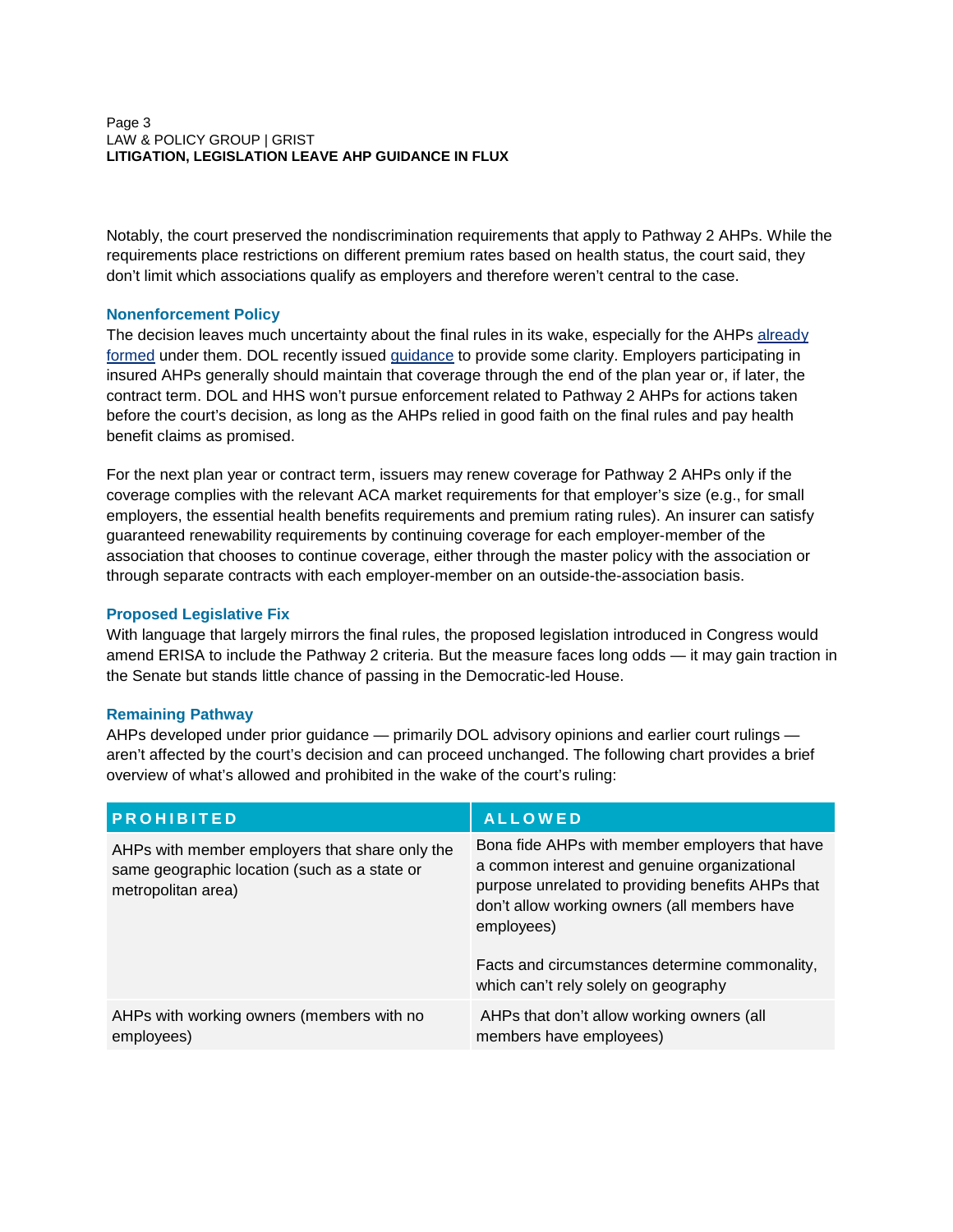| <b>PROHIBITED</b>                            | <b>ALLOWED</b>                              |
|----------------------------------------------|---------------------------------------------|
| AHPs sponsored by associations that have the | AHPs sponsored by associations that have a  |
| primary purpose of healthcare, but also a    | genuine business/organizational purpose and |
| substantial business purpose                 | function unrelated to providing benefits    |

# **Potential State-Level Stumbling Blocks**

Although Pathway 1 is still viable, state laws may present hurdles for associations trying to establish an AHP. As a type of MEWA, AHPs are subject to both federal and state regulation. For example, DOL requirements include compliance with HIPAA nondiscrimination rules and filing the Form M-1. A number of states have additional or different AHP requirements than federal guidance imposes. For example, states may:

- Require associations to have existed for a certain period before offering an AHP
- Classify coverage as part of the individual, small-group, or large-group market based each member's size, meaning individuals and small businesses must comply with small-group market standards, including essential health benefits and community-rating requirements
- Prohibit working owners without common-law employees from participating in an AHP
- Allow an AHP to cover only residents of the state in which it is established

# NEXT STEPS FOR AHPS

The court's ruling has muddied the AHP waters. But while the final rules may be in flux, a viable AHP pathway still exists.

**Pathway 1 AHPs.** While Pathway 2 is no longer an option for forming AHPs (for now), nothing in the opinion affects the legitimacy of Pathway 1 or the AHPs created under it. The previous guidance is still effective and — unless a court rules otherwise — may be relied on to form a bona fide AHP. Of course, Pathway 1 AHPs may still be prohibited in certain states.

**Pathway 2 AHPs.** DOL has made clear that for now Pathway 2 AHPs must keep their promises in accordance with the insurance policies issued and pay valid claims, even if they make changes due to the ruling. Absent further legal developments in the case, additional DOL guidance or developments on the Hill, AHPs formed under the now-invalid rules will need to make some quick decisions with the help of legal counsel.

# R E LATED RESOURCES

# **Non-Mercer Resources**

• Statement on *[New York v. United States Dep't of Labor](https://www.dol.gov/agencies/ebsa/laws-and-regulations/rules-and-regulations/completed-rulemaking/1210-AB85/ahp-statement-court-ruling)* (DOL, Apr. 29, 2019)